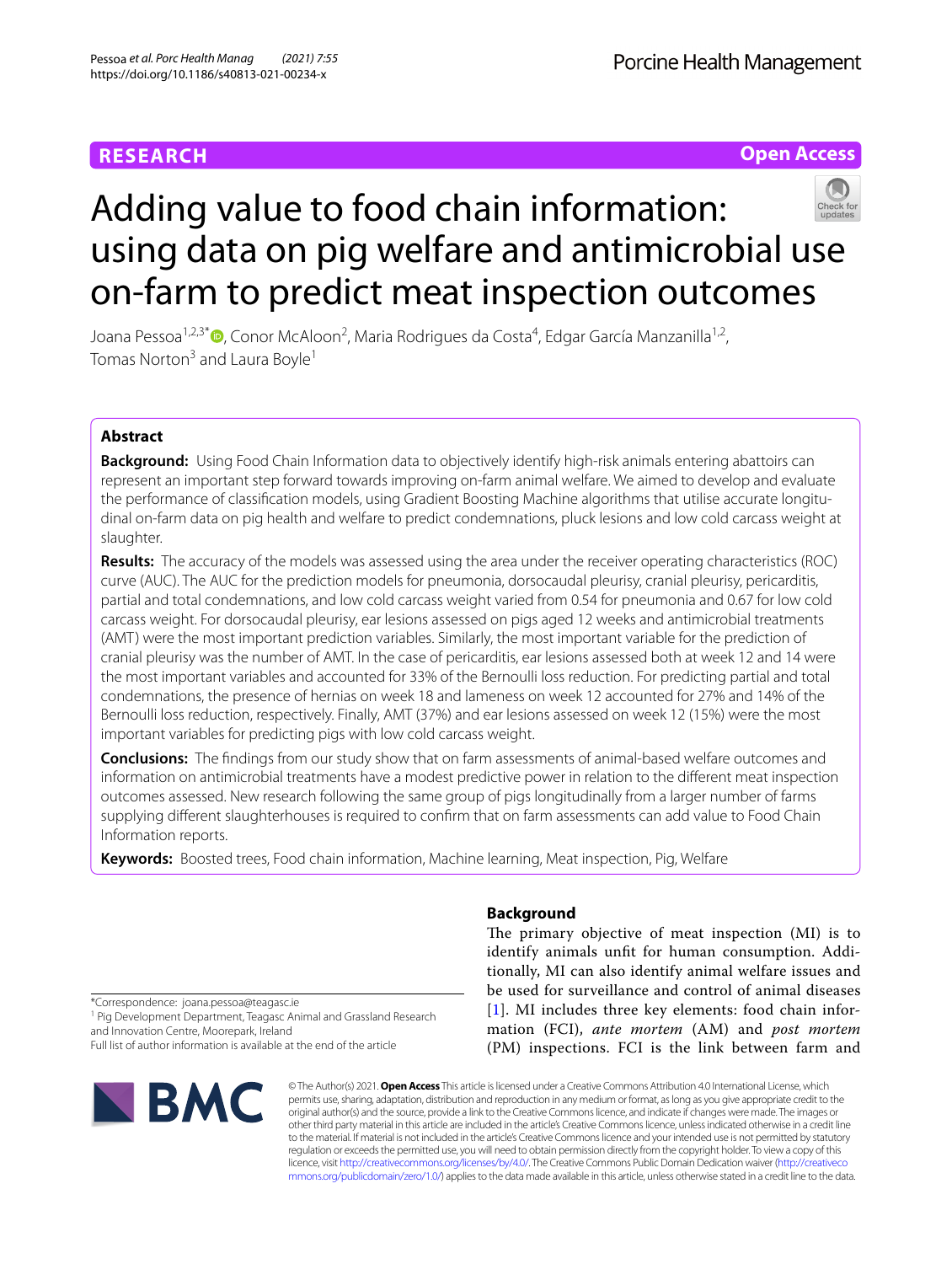slaughterhouse and should provide information regarding pigs' life that is relevant for meat safety. Recently, official *post mortem* MI in the European Union changed to visual only inspection, thus excluding routine palpation and incision procedures [\[2](#page-7-1)]. Indeed, more detailed MI (with palpation/incision techniques) is now only performed in suspect animals, identifed through FCI, AM or/and at PM.

However, batches of incoming pigs with a high frequency of health and welfare lesions are not ft for visual MI  $[3, 4]$  $[3, 4]$  $[3, 4]$ . These pigs need closer attention from the meat inspector, and palpation and incision procedures are likely also required, which entails a reduction in line speed [[5\]](#page-7-4). Furthermore, although these lesions are not normally associated with foodborne zoonotic agents [\[6](#page-7-5)], palpation and incision techniques increase the risk of microbial cross-contamination  $[6-9]$  $[6-9]$ .

Ideally, batches of pigs with a high frequency of health and welfare lesions should be slaughtered separately for resources to be allocated efficiently and to ensure microbial meat safety. Thus, information that enables evidencebased risk categorization of slaughter pigs is needed [\[3](#page-7-2)]. This could come from two sources: AM findings and/ or FCI reports. Nonetheless, considering the practical arrangements needed at the slaughterhouse, basing these measures on AM fndings can be impractical and onerous.

According to European Union Regulation (EC) No. 853/2004 [\[2\]](#page-7-1), FCI should be sent to the slaughterhouse no less than 24 h before the day of slaughter, including information, among others, on animal health status, veterinary products administered within a relevant period and with withdrawal periods greater than zero, and production data that might indicate the presence of disease (i.e. mortality records). Hence, FCI reports could be a more promising way of identifying pigs at risk. Indeed studies show it is possible to incorporate routine on-farm data on animal health (including antimicrobial use—AMU) and welfare information within the FCI [[4,](#page-7-3) [10](#page-7-7), [11](#page-7-8)] in spite of the potential disadvantage of farmers providing insufficient or inaccurate information  $[4, 11]$  $[4, 11]$  $[4, 11]$ . Furthermore, there are validated standardized protocols to assess pig health and welfare on farm (Welfare Quality, 2009). These are not done routinely, as they are labour-intensive and time-consuming [[13\]](#page-7-9), but there are studies indicating the usefulness of adapted, scaled down versions utilising a few key animal based welfare outcomes [\[14](#page-7-10)].

Using FCI data to objectively identify high-risk animals entering abattoirs can represent an important step forward towards improving on-farm animal welfare. Therefore, the aim of this study was to develop and evaluate the performance of a classifcation model that uses longitudinal on-farm data on pig health and welfare to predict condemnations, pluck lesions and low cold carcass weight at slaughter.

#### **Methods**

This was an observational study whereby pigs were managed according to routine practices on an Irish commercial farm with a wean-to-fnish system from July to November 2018. We selected this farm due to its history of respiratory disease, assessed through slaughterhouse checks [\[15](#page-7-11)]. This farm was positive for *Mycoplasma hyopneumoniae*, *Actinobacillus pleuropneumoniae*, porcine reproductive and respiratory syndrome virus and Infuenza A virus.

Full information regarding animal management is available in  $[16]$ . In short, four batches of pigs (n=1573, in total) of *circa* 12 weeks of age and weighing  $25 \pm 5.3$  kg were housed, on arrival at the farm, in eight rooms each divided into six pens (mean number of pigs:  $197 \pm 5$  per room and  $33 \pm 2$  per pen). All pigs were individually identifed with ear-tags and were followed until reaching the target slaughter weight of 110 kg ( $114 \pm 15.4$  kg liveweight). Pigs were transferred (at 14 and 18 weeks of age), in the same groups, to the grower and fnisher accommodation, respectively. Environmental enrichment was provided by farm staff in the form of hard-plastic balls.

Average daily gain from week 12 to slaughter was  $917 \pm 45.2$  g/day. Feed conversion ratio and finisher mortality in 2018 were 2.52 and 3.9%, respectively. The equivalent fgures for the Irish fnisher herd were 2.72 and 2.4%, respectively [\[17\]](#page-7-13).

#### **On‑farm data collection**

On arrival at the farm and at transfer between each production stage all pigs were individually weighed and assessed for animal-based welfare outcomes associated with the good housing and health themes of Wel-fare Quality<sup>®</sup> (Table [1](#page-2-0)). The first author carried out all assessments.

Data on antimicrobial treatments (AMT) were registered daily by farm staff on a per pig basis. Antimicrobials were only administered parenterally during the trial. For each treatment, information on pig ID, date, commercial name of the active substance, dosage, and reason for treatment was recorded. Only the number of antimicrobial treatments per pig was included in the modelling approach.

#### **Slaughterhouse data collection**

Pigs were sent to the slaughterhouse in eight batches, which corresponded to the eight rooms where they were housed on farm. A unique slap number linked to each pig's ear-tag number was used, thus allowing the attribution of each carcass to the corresponding individual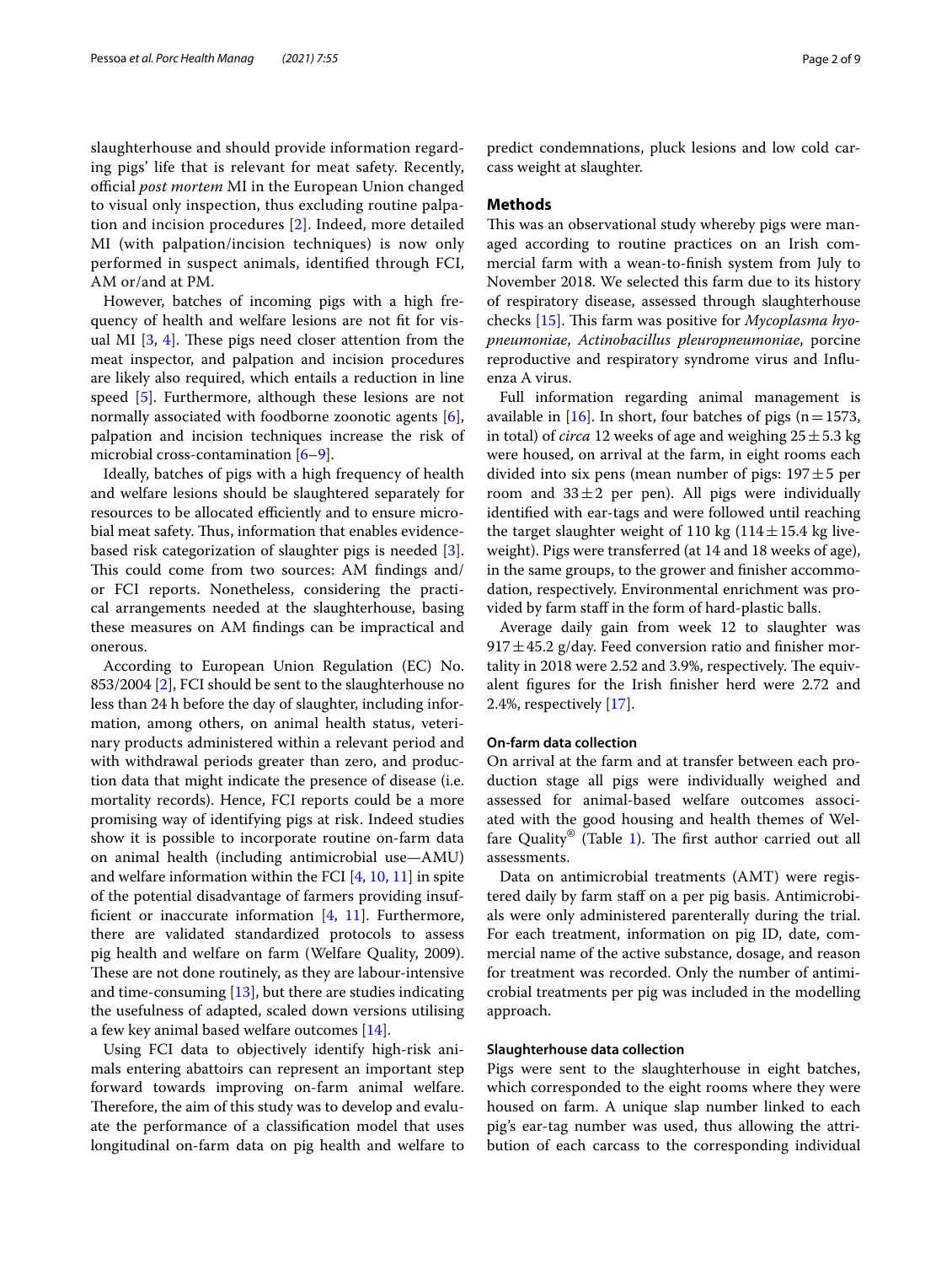<span id="page-2-0"></span>**Table.1** Animal-based welfare outcomes recorded during welfare assessment on a commercial farm ( adapted from van Staaveren et al., 2018)

| Welfare criteria          | Outcome         | Description and scoring procedure                                          |
|---------------------------|-----------------|----------------------------------------------------------------------------|
| Comfort around lying area | <b>Bursitis</b> | Presence (1) or absence (0) of inflamed bursae on limb(s)                  |
| Absence of injuries       | ameness         | Presence (1) or absence (0) of claudication                                |
|                           | Tail lesions    | Score 0 (no evidence of tail biting) to 4 (total loss of the tail)         |
|                           | Ear lesions     | Score 0 (intact) to 4 (loss of one or both ears)                           |
| Absence of disease        | Hernia          | Umbilical or inquinal hernias: small, medium or large in size <sup>1</sup> |

<sup>1</sup> Subjective classification: small (approximately golf-ball size); medium (approximately baseball size); large (approximately melon size) by [\[19\]](#page-7-17)

pig. All pluck examinations were carried out by the same trained veterinarian.

Data collection on lung lesions followed the same protocol reported in  $[16]$  $[16]$ . Briefly, for each pig, individual lung lobes were examined for pneumonia lesions according to the method developed by Madec & Derrien (1981). The scores were 0 (no pneumonia) to  $4(76-100\%)$  of the lung lobe afected). Pleurisy was scored on the dorsocaudal (DC) lobes utilizing a modifed version of the Slaughterhouse Pleurisy Evaluation System [\[21](#page-7-14)]. The scores were 0 (no pleurisy), 2 (focal lesions in one lobe), 3 (bilateral adhesions or monolateral adhesions afecting more than 1/3 of the diaphragmatic lobe), and 4 (extensive lesions afecting more than 1/3 of both diaphragmatic lobes). Cranial pleurisy (CP) and pericarditis were recorded as absent (0) or present (1).

Tail lesion scoring was performed using the same scoring system applied on-farm (Table [1](#page-2-0)). In total, three assessors performed this scoring after having received training.

All carcasses diverted for total or partial condemnation, according to the decision of the acting veterinary meat inspector, and reason for condemnation were recorded. Because the presence of cranial pleurisy and the severity of dorsocaudal pleurisy were recorded for all pigs, all carcasses for which the reason for partial condemnation was due to pleural adhesions to the chest wall were not included to calculate the prevalence of partial condemnations. Individual cold carcass weights were also recorded.

#### **Model building procedure**

Six models were built. Slaughterhouse variables were transformed into six binary variables: 1) presence of pneumonia (scores  $\geq$  1), 2) presence of moderate to severe dorsocaudal pleurisy (scores≥3), 3) presence of cranial pleurisy, 4) presence of pericarditis, 5) partial and total condemnations, and 6) low carcass weight (carcasses belonging to the 15% of animals with lowest cold carcass weight). A second observer had to be drafted to conduct tail lesion scoring for one of the batches of pigs at slaughter resulting in considerable inconsistencies between observers. Therefore, these lesions were not included. On-farm variables were used as predictor variables (Table [1\)](#page-2-0). All animal-based welfare outcomes assessed at week 12, 14 and 18 were used with no transformation. Antimicrobial treatment was used as a continuous variable, indicating the number of treatments each pig received from week 12 until slaughter. Pig was considered the experimental unit.

The Gradient Boosting Machine algorithm (GBM) was used to evaluate the potential of health and welfare variables to predict partial and total condemnations, pluck lesions and low cold carcass weight at slaughter. The GBM algorithm is a machine learning technique, specifcally a boosted tree algorithm. GBM fts additive models in a forward, stage-wise manner. At each iteration, GBM identifes "shortcomings", attributing more weight to instances predicted wrongly in the previous iteration [[22\]](#page-7-15).

The gbm R package was used for this analysis  $[23]$  $[23]$ . Several default model hyperparameters were changed from default values. The initial number of trees was set to 5000, maximum number of splits per tree was set to 3, and shrinkage was set to 0.001. Cross validation was used, with  $cv=10$ , to determine the optimum number of trees (early stopping) to minimize Bernoulli deviance.

#### **Assessing model performance**

To characterize the overall performance of the models, sensitivity and specifcity were calculated at several probability thresholds. Sensitivity was defned as the proportion of pigs presenting pluck lesions, sufering partial and total condemnations, or with low carcass weight (belonging to the 15% lowest cold carcass weight) that were correctly identifed as such (true positive rate). Specifcity was defned as the proportion of pigs with none of the above that were correctly identifed as having no lesions/ condemnations/low cold carcass weight (true negative rate).

The accuracy of the model was assessed using the area under the receiver operating characteristics (ROC) curve (AUC). AUC values were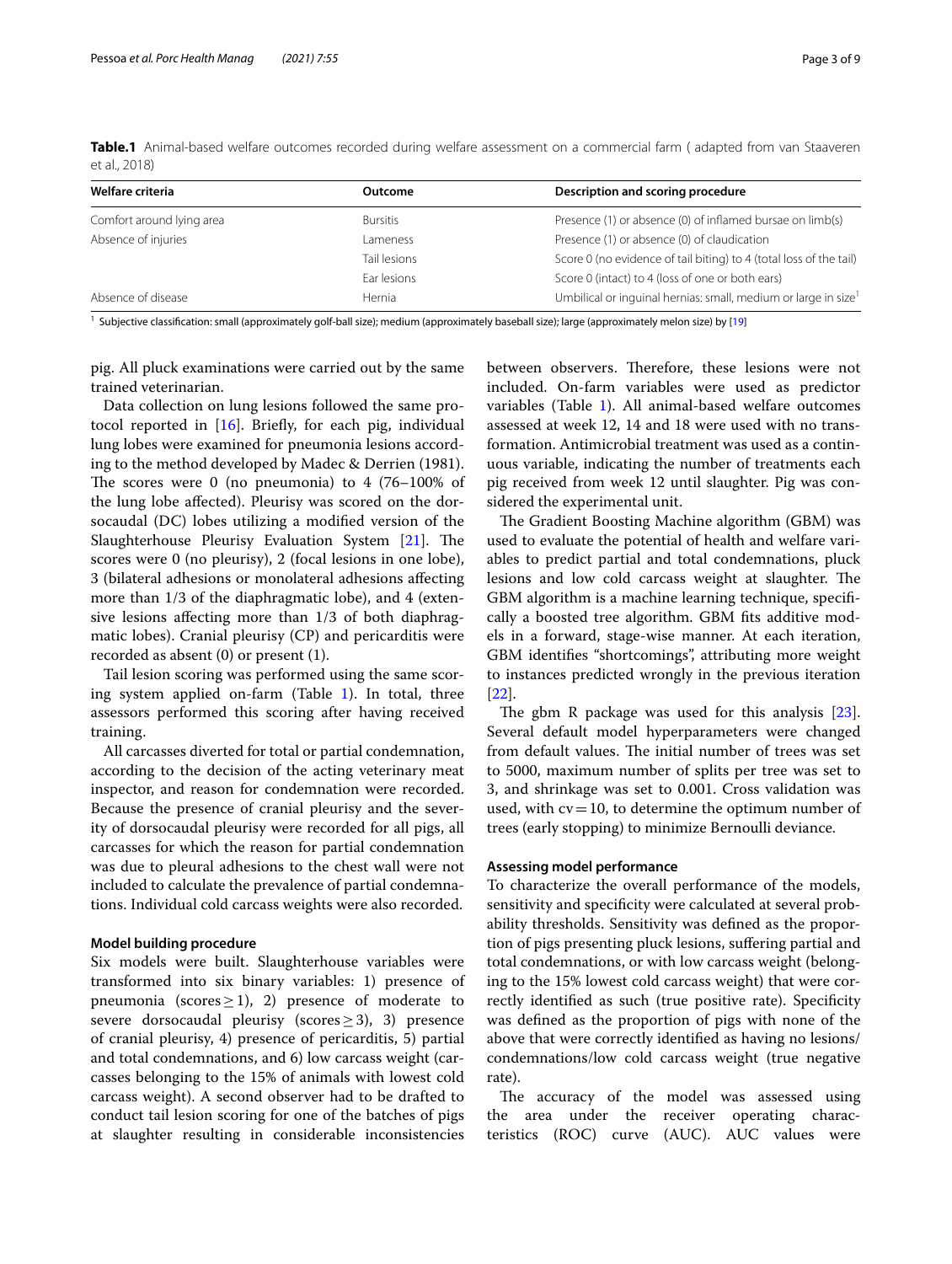considered non-informative  $(AUC=0.5)$ , less accurate  $(0.5 < AUC \leq 0.7)$ , moderately accurate  $(0.7 < AUC \leq 0.9)$ , highly accurate  $(0.9 < AUC < 1)$ , and perfect  $(AUC=1;$ Greiner et al., 2000).

To test the six models on independent data, our dataset was divided into a training dataset, each time an 80% random sample, and a testing dataset (the remaining 20%).

#### **Variable importance**

GBM models display information on the relative infuence of each predictor variable, based on whether a variable was selected to split on during the tree building process, and on the magnitude of the reduction of the loss function (i.e. Bernoulli loss) as a result.

Variable importance was expressed as the percentage contribution of each variable in the prediction of each response variable.

#### **Results**

Overall, 22% of pigs had pneumonia lesions at slaughter. The prevalence of dorsocaudal and cranial pleurisy was 10% and 16%, respectively. Pericarditis was recorded in 18% of pigs. Regarding condemnations, 2.6% and 0.8% of pigs were partially and totally condemned, respectively.

The prevalence of the different animal-based welfare outcomes is presented in Table [2.](#page-3-0) The average number

<span id="page-3-0"></span>

|                     |  |  | <b>Table.2</b> Percentage frequencies of categorical variables used as |  |  |
|---------------------|--|--|------------------------------------------------------------------------|--|--|
|                     |  |  | input to predict pluck lesions, partial condemnations, and low         |  |  |
| cold carcass weight |  |  |                                                                        |  |  |

| <b>Health and welfare lesions</b> | Presence (1) or Absence (0) and lesion<br>scores |          |                |           |          |  |
|-----------------------------------|--------------------------------------------------|----------|----------------|-----------|----------|--|
|                                   | 0                                                | 1        | $\overline{2}$ | 3         | 4        |  |
| Bursitis W12                      | 95.2                                             | 4.8      | NA.            | <b>NA</b> | NA.      |  |
| <b>Bursitis W14</b>               | 88.5                                             | 11.5     | ΝA             | NA.       | NA.      |  |
| <b>Bursitis W18</b>               | 80.1                                             | 19.9     | ΝA             | NA.       | NA.      |  |
| Lameness W12                      | 97.7                                             | 2.3      | ΝA             | NA.       | NA.      |  |
| Lameness W14                      | 96.1                                             | 3.9      | ΝA             | NA.       | NA.      |  |
| Lameness W18                      | 95.5                                             | 4.5      | <b>NA</b>      | <b>NA</b> | NA.      |  |
| Tail lesions W12                  | 97.4                                             | 7.4      | 0.2            | $\Omega$  | $\Omega$ |  |
| Tail lesions W14                  | 87.5                                             | 10.8     | 1.7            | 0         | $\Omega$ |  |
| Tail lesions W18                  | 88.5                                             | 8.7      | 2.7            | 0.1       | $\Omega$ |  |
| Far lesions W12                   | 60.7                                             | 14.5     | 8.7            | 16.1      | 0        |  |
| Ear lesions W14                   | 71.8                                             | 3.2      | 1.5            | 23.4      | 0.1      |  |
| Ear lesions W18                   | 66.7                                             | $\Omega$ | $\Omega$       | 33.3      | 0        |  |
| Hernias W12 <sup>*</sup>          | 98.8                                             | 0.8/0.3  | 0.1/0          | 0/0       | NA.      |  |
| Hernias W14*                      | 98.2                                             | 0.8/0.1  | 0.4/0.2        | 0.3/0     | NA.      |  |
| Hernias W18*                      | 97.1                                             | 0.9/0.1  | 0.9/0.1        | 0.8/0.1   | NA.      |  |

*NA* not applicable

\* Umbilical/inguinal hernias: small (1), medium (2), large (3) in size

of parenteral antimicrobial treatments administered on farm was 0.23 (min. 0 and max. 8).

Table [3](#page-3-1) shows the performance of the prediction models for pneumonia, dorsocaudal pleurisy, cranial pleurisy, pericarditis, partial and total condemnations, and low cold carcass weight. Evaluation on the test dataset showed that all models belonged to the less accurate category  $(0.5 < AUC < 0.7)$ , varying from 0.54 for pneumonia and 0.67 for low cold carcass weight. Furthermore, Fig. [1](#page-4-0) shows the ROC curves for each prediction model in the test dataset, where the trade-ofs between sensitivity and specificity can be observed.

The 10 most important variables per prediction model are shown in Table [4](#page-5-0). For predicting pneumonia, which resulted in the weakest performing model, several variables contributed interchangeably. For dorsocaudal pleurisy, ear lesions (assessed on week 12) and AMT were the most important prediction variables. Similarly, the most important variable for the prediction of cranial pleurisy was the number of AMT. In the case of pericarditis, ear lesions (assessed both at week 12 and 14) were the most important variables and accounted for 33% of the Bernoulli loss reduction. For predicting partial and total condemnations, the presence of hernias (on week 18) and lameness (on week 12) accounted for 27% and 14% of the Bernoulli loss reduction, respectively. Finally, AMT (37%) and ear lesions assessed on week 12 (15%) were the most important variables for predicting pigs with low cold carcass weight.

# **Discussion**

This study provides results of animal-based welfare outcomes and antimicrobial use assessed on farm and their ability to predict MI outcomes, pluck lesions, and poor performance assessed at slaughter. The prevalence of all animal-based welfare outcomes included in this study, with the exception of tail lesions, was higher compared to the averages for pigs in the diferent production stages

<span id="page-3-1"></span>**Table.3** Performance characteristics of the boosted tree models: area under the receiver operating characteristic curve (AUC) for six binary slaughterhouse response variables

| <b>Predicted variable</b>            | <b>Train dataset AUC</b><br>(95% CI) | <b>Test dataset AUC</b><br>(95% CI) |  |  |
|--------------------------------------|--------------------------------------|-------------------------------------|--|--|
| Pneumonia                            | $0.62(0.59 - 0.66)$                  | $0.54(0.45 - 0.63)$                 |  |  |
| Dorsocaudal pleurisy                 | $0.66(0.61 - 0.71)$                  | $0.66(0.60 - 0.71)$                 |  |  |
| Cranial pleurisy                     | $0.62(0.58 - 0.68)$                  | $0.60(0.54 - 0.64)$                 |  |  |
| Pericarditis                         | $0.65(0.61 - 0.70)$                  | $0.60(0.55 - 0.63)$                 |  |  |
| Partial and total condemna-<br>tions | $0.72(0.63 - 0.80)$                  | $0.66(0.48 - 0.84)$                 |  |  |
| Low cold carcass weight              | $0.77(0.73 - 0.81)$                  | $0.67(0.61 - 0.72)$                 |  |  |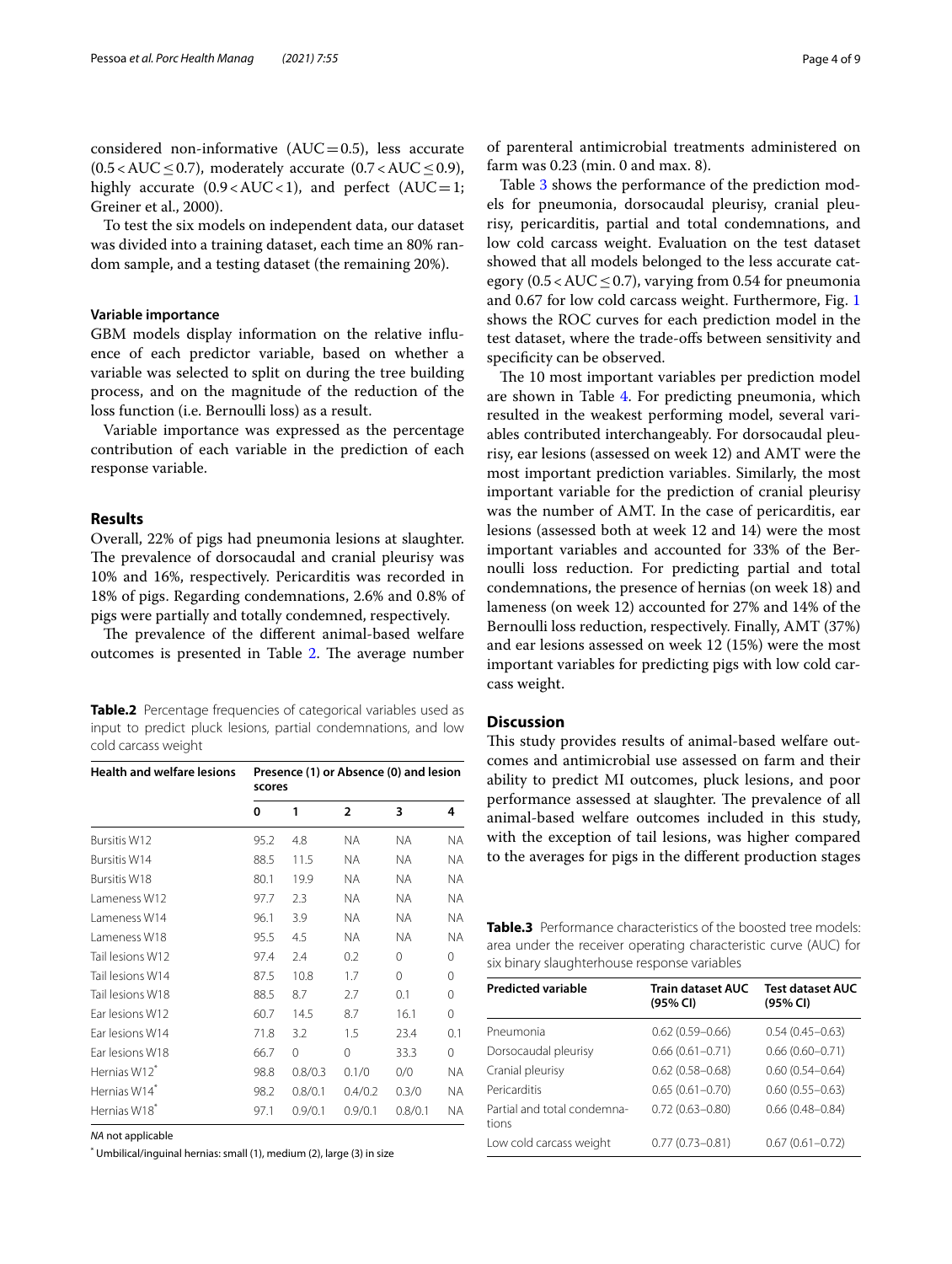

<span id="page-4-0"></span>across 31 Irish farms [\[18\]](#page-7-18). Regarding the prevalence of pluck lesions, pneumonia and its severity was higher, while dorsocaudal and cranial pleurisy were similar compared to recent fndings of an Irish cross sectional study [[15](#page-7-11)]. Cold carcass weight was higher than the average for the Irish pig herd in 2018, while average daily gain was comparable [\[17](#page-7-13)]. Regarding partial and total

condemnations, our fndings were higher compared to a large scale observational study carried out in slaughterhouses in the Republic and Northern Ireland [\[25](#page-7-19)]. Although only one farm and one slaughterhouse participated in the study, and thus results should not be extrapolated or interpreted as general fgures, we would like to highlight that the same group of individually identifed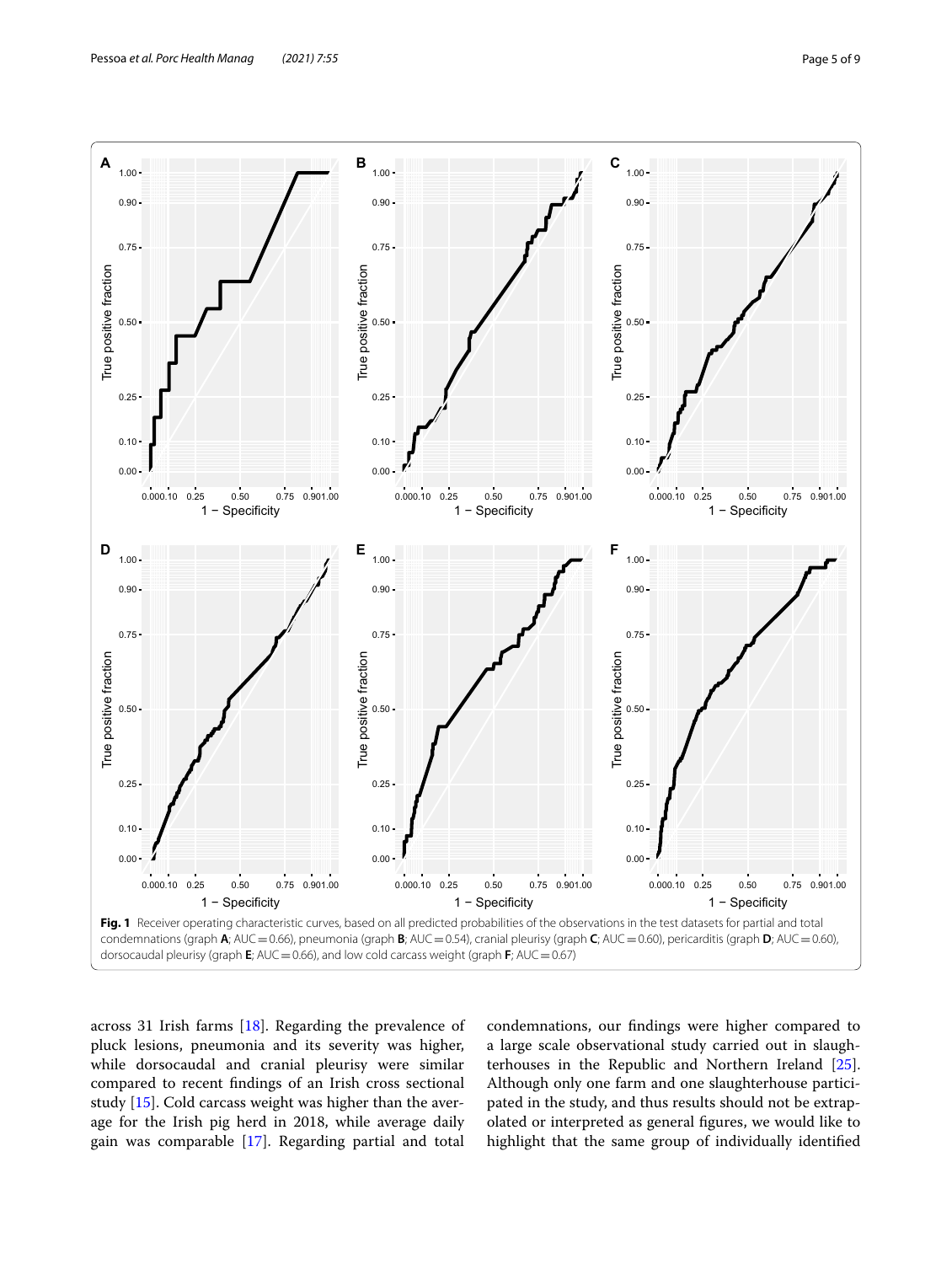| Variable name    | Pneumonia | DC<br>pleurisy | <b>Cranial pleurisy</b> | <b>Pericarditis</b> | <b>Partial and total</b><br>condemn | Low cold<br>carcass<br>weight |
|------------------|-----------|----------------|-------------------------|---------------------|-------------------------------------|-------------------------------|
| AM treatments    | 12.5      | 12.4           | 20.5                    | 11.7                | 6.4                                 | 37.2                          |
| Ear lesions W12  | 12.2      | 21.8           | 15.5                    | 19.6                | 10.1                                | 14.7                          |
| Hernia W18       | 12.1      | 4.0            | 3.9                     |                     | 27.3                                | 1.3                           |
| Ear lesions W14  | 11.6      | 12.0           | 9.7                     | 13.4                | 4.4                                 | 13.0                          |
| Tail lesions W18 | 9.1       | 10.8           | 11.2                    | 12.9                |                                     | 5.1                           |
| Tail lesions W14 | 8.2       | 6.4            | 8.4                     | 7.1                 | 14.0                                | 4.7                           |
| Bursitis W14     | 5.6       | 4.3            | 6.2                     | 4.8                 |                                     | 7.3                           |
| Hernia W14       | 5.0       |                |                         |                     | 5.0                                 |                               |
| Bursitis W18     | 4.5       | 5.1            | 7.2                     | 6.5                 | 2.7                                 | 7.4                           |
| Ear lesions W18  | 4.0       | 5.8            | 5.9                     | 5.9                 |                                     | 6.0                           |
| Lameness W18     |           | 6.7            |                         | 4.5                 | 6.0                                 |                               |
| Lameness W14     |           |                | 2.8                     | 4.3                 |                                     |                               |
| Lameness W12     |           |                |                         |                     | 14.2                                |                               |
| Tail lesion W12  |           |                |                         |                     | 3.1                                 |                               |
| Bursitis W12     |           |                |                         |                     |                                     | 1.3                           |

<span id="page-5-0"></span>**Table.4** The 10 most important variables expressed as its percentage (%) contribution in the prediction of each response variable for predicting pigs with pluck lesions, partial and total condemnations, and low cold carcass weight

pigs was followed longitudinally from farm to slaughter. Although several studies present results providing associations between animal-based welfare outcomes assessed on farm and diferent variables assessed at the slaughterhouse [[4,](#page-7-3) [26,](#page-7-20) [27](#page-7-21)], all acknowledged that not assessing the same pigs on farm and at slaughter was a major limitation in their methodology. Furthermore, we would like to highlight that diferences in farms' health status, prevalence of specifc animal-based welfare outcomes, and performance could possibly infuence the different variables assessed at slaughter.

Overall, ear lesions were the most prevalent animalbased welfare outcome scored during all assessments carried out on farm, with the prevalence varying from 33 to 39% (at 18 weeks of age and at 12 weeks, respectively). These findings are considerably higher than average figures reported in studies carried out in Denmark, Chile, and Spain  $[26, 28, 29]$  $[26, 28, 29]$  $[26, 28, 29]$  $[26, 28, 29]$  $[26, 28, 29]$  $[26, 28, 29]$  $[26, 28, 29]$ . These studies reported bursitis as one of the most prevalent animal-based welfare outcomes, which is in accordance with our fndings (second most prevalent outcome).

Diferences in scoring conditions may be the reason for diferent animal-based welfare outcomes reported in some studies as, in these studies, assessments were conducted on group level and from outside the pens [[18,](#page-7-18) [26](#page-7-20), [28,](#page-7-22) [29\]](#page-8-0). In the current study, pigs were scored individually, outside the home pen, and with good light conditions. This likely led to more accurate recording of the welfare lesions. Even though it would be too onerous to collect such data in this way under practical conditions, Precision Livestock Farming tools could be employed [[30\]](#page-8-1). Furthermore, although it is possible to collect information on animal-based welfare outcomes at slaughter during MI, several studies expressed concerns regarding its feasibility both due to time constraints and overcrowding [[26](#page-7-20), [31,](#page-8-2) [32](#page-8-3)].

Regarding our modelling approach, machine-learning techniques, as is the case of the GBM models used in this study, have become more commonly used in the animal science field  $[33]$  $[33]$ . These techniques are able to deal with a wide range of data types, incomplete datasets, collinear variables, and other assumptions that need to be met by classical regression techniques [\[34](#page-8-5)]. Moreover, these models can equal or outperform logistic regression models [\[33\]](#page-8-4).

Overall, all models run with the test dataset were less accurate  $(0.5 < AUC \leq 0.7)$ , with the prediction model for pneumonia having the poorest performance  $(AUC=0.54)$ . Indeed, other studies showed that coughing may be the best on-farm indicator to predict pneumonia lesions at slaughter [\[16\]](#page-7-12). Dorsocaudal pleurisy, with an AUC of 0.66, was the second best performing model. The most valuable variables to predict these pluck lesions were ear lesions assessed on week 12 and the number of AMT administered. Similarly, the prediction model for cranial pleurisy ( $AUC=0.60$ ) used the same variables to obtain the biggest reduction of Bernoulli loss, but in the reverse order. Although medication was administered by farm staf, we collected information on the reasons for its use, and indeed most AMs were administered when farm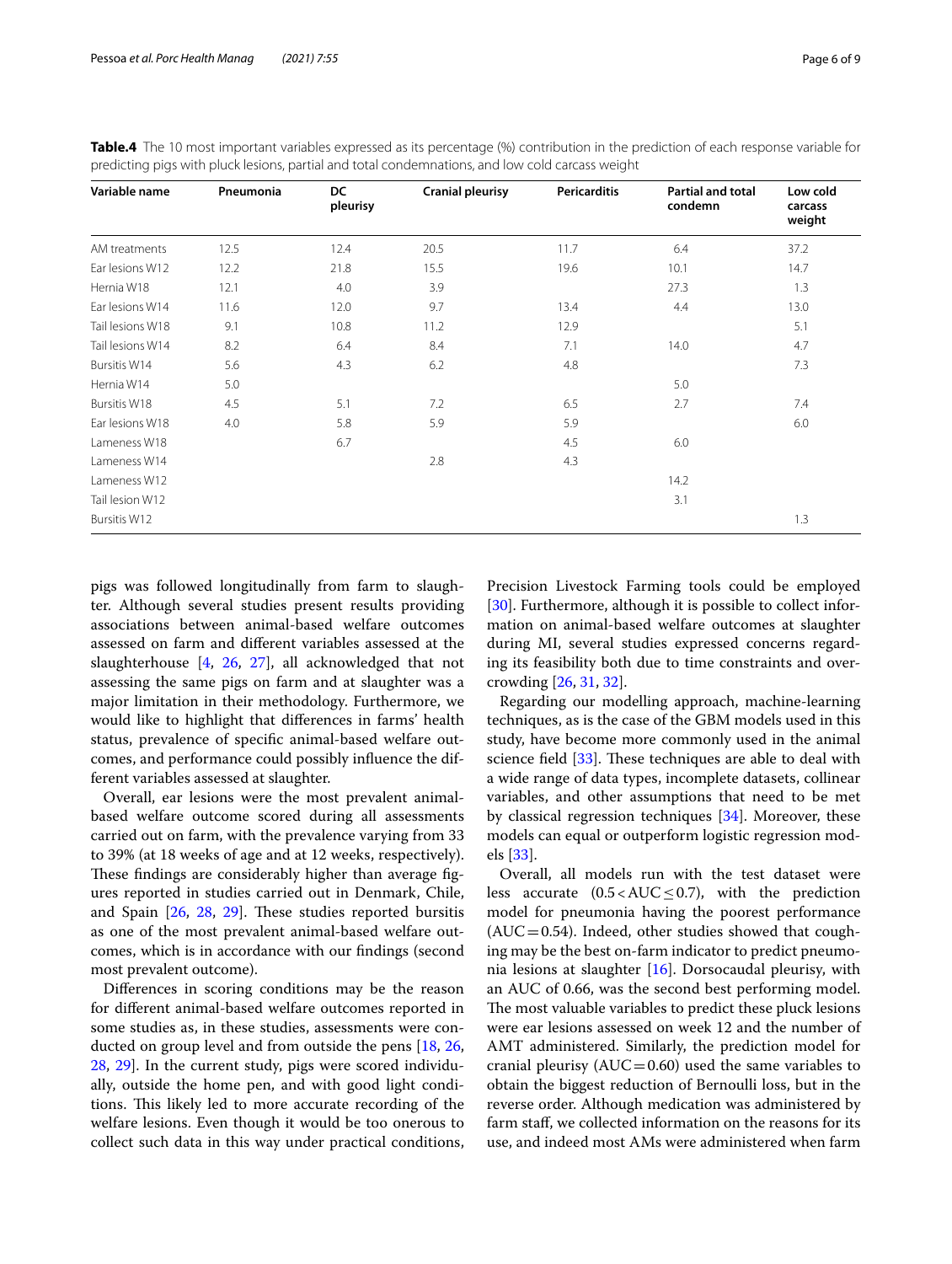staff identified pigs with clinical signs of respiratory disease. Still, other studies found that the presence of pleurisy at slaughter was associated with farmers reporting, through the FCI, the presence of coughing for the last 3 months of the rearing cycle [\[4](#page-7-3), [10\]](#page-7-7). However, we have previously identifed strong associations between the presence of coughing and a higher prevalence of diferent lung lesions at slaughter, but only on the last weeks of the finisher stage in the same farm  $[16]$  $[16]$ . Nevertheless, coughing modelling was done at pen and room level in that study. Here, we report results at pig level. Due to the different approaches and related implications (i.e. coughing at pig level would be difficult to report in a commercial setting), we cannot directly compare these studies. Still, these results indicate that it may be useful to include, in the FCI, information on medication use and on diferent animal-based welfare outcomes, other than coughing, assessed throughout the fnisher stage, in order to predict incoming pigs with high prevalence of pleurisy lesions.

The prediction model for pericarditis  $(AUC=0.60)$ showed that ear lesions scored during the three on-farm assessments accounted for 39% of the Bernoulli loss (Table [4](#page-5-0)), with the frst two assessments being the most important variables to predict pericarditis at slaughter. Pericarditis is a common lesion seen at MI across the world  $[15, 35, 36]$  $[15, 35, 36]$  $[15, 35, 36]$  $[15, 35, 36]$  $[15, 35, 36]$  $[15, 35, 36]$ . Due to the chronic nature of these lesions, there is uncertainty regarding its etiology [[15\]](#page-7-11). Pathogens such as *Mycoplasma hyopneumoniae, Glaesserella parasuis*, and *Streptococcus suis* are associated with pericarditis [\[37\]](#page-8-8). Of these pathogens, *S. suis* is the only one that has ear biting as an associated risk factor [\[38\]](#page-8-9). Furthermore, a recent study showed that pig saliva is the major natural habitat of *S. suis,* suggesting that saliva is the most probable source of infection by *S. suis* [\[39](#page-8-10)]. To our knowledge, this is the frst study where a relationship between pericarditis and ear lesions is reported. In light of these fndings, further studies should investigate this association.

The prediction model for partial and total condemnations ( $AUC=0.66$ ) showed that the presence of hernias (assessed on week 18) and lameness (assessed on week 12) were the most important predictive variables. These results are in line with the most prevalent reasons for both partial (arthritis) and total condemnations (peritonitis and presence of hernias) in our study, as per the decision of the official veterinarian. Felin et al.  $[10]$  also found associations between the presence of hernias and total condemnations.

The prediction model for low cold carcass weight had the best performance of all models  $(AUC=0.67)$ . The most important predictive variable was the administration of antimicrobials. This model was included due to the importance of cold carcass weight to farmers (as a proxy for production efficiency), and because meat inspectors are more likely to pay closer attention to smaller/lighter pigs during MI. Although the performance of this model is not high, these results indicate that pigs that required more AMT had poorer growth. Excessive use and misuse of antimicrobials is associated with inappropriate practices, such as improper dosage and dilutions, and insufficient treatment time when using parenteral antimicrobials [[40\]](#page-8-11). More studies are needed to understand if it is more proftable to raise pigs that require long treatment time up to slaughter, or to euthanize them. On the other hand, these pigs may pose a higher food safety risk than non-medicated pigs due to increased risk for the presence of antimicrobial residues and potential risk for antimicrobial resistance. Therefore, it may be useful to individually identify pigs that required AMT during fnisher stage and include these details in the FCI, both so farmers can track how many AMT are administered during the whole period, and so that risk categorization of these pigs may be performed at the slaughterhouse.

Interestingly, predictive variables recorded earlier in the fnisher stage often scored as the most important variables in several prediction models (Table [4\)](#page-5-0). Normally, lesions that occur later in the fnisher stage are better predictors of lesions occurring at slaughter, especially in the case of respiratory diseases  $[41]$  $[41]$ . These results show the importance of following pigs longitudinally, starting earlier in the growing/fnisher stage.

#### **Conclusion**

The findings from our study show that on farm assessments of animal-based welfare outcomes and information on antimicrobial treatments have a modest predictive power in relation to the diferent meat inspection outcomes assessed. New research following the same group of pigs longitudinally from a larger number of farms, with diferent health status and prevalence of animal-based welfare outcomes, and supplying diferent slaughterhouses is required to confrm that on farm assessments can add value to Food Chain Information reports.

#### **Abbreviations**

MI: Meat inspection; FCI: Food chain information; AM: Ante mortem; PM: Post mortem; AMU: Antimicrobial use; DC: Dorsocaudal pleurisy; CP: Cranial pleurisy; GBM: Gradient boosting machine; ROC: Receiver operating characteristics curve; AUC: Area under the receiver operating characteristics curve; NA: Not applicable; AMT: Antimicrobial treatments.

#### **Acknowledgements**

We would like to thank Aurelie Dervaux and Melanie Rivet for their invaluable help with data collection, and CEVA Santé for facilitating the use of their lung scoring app.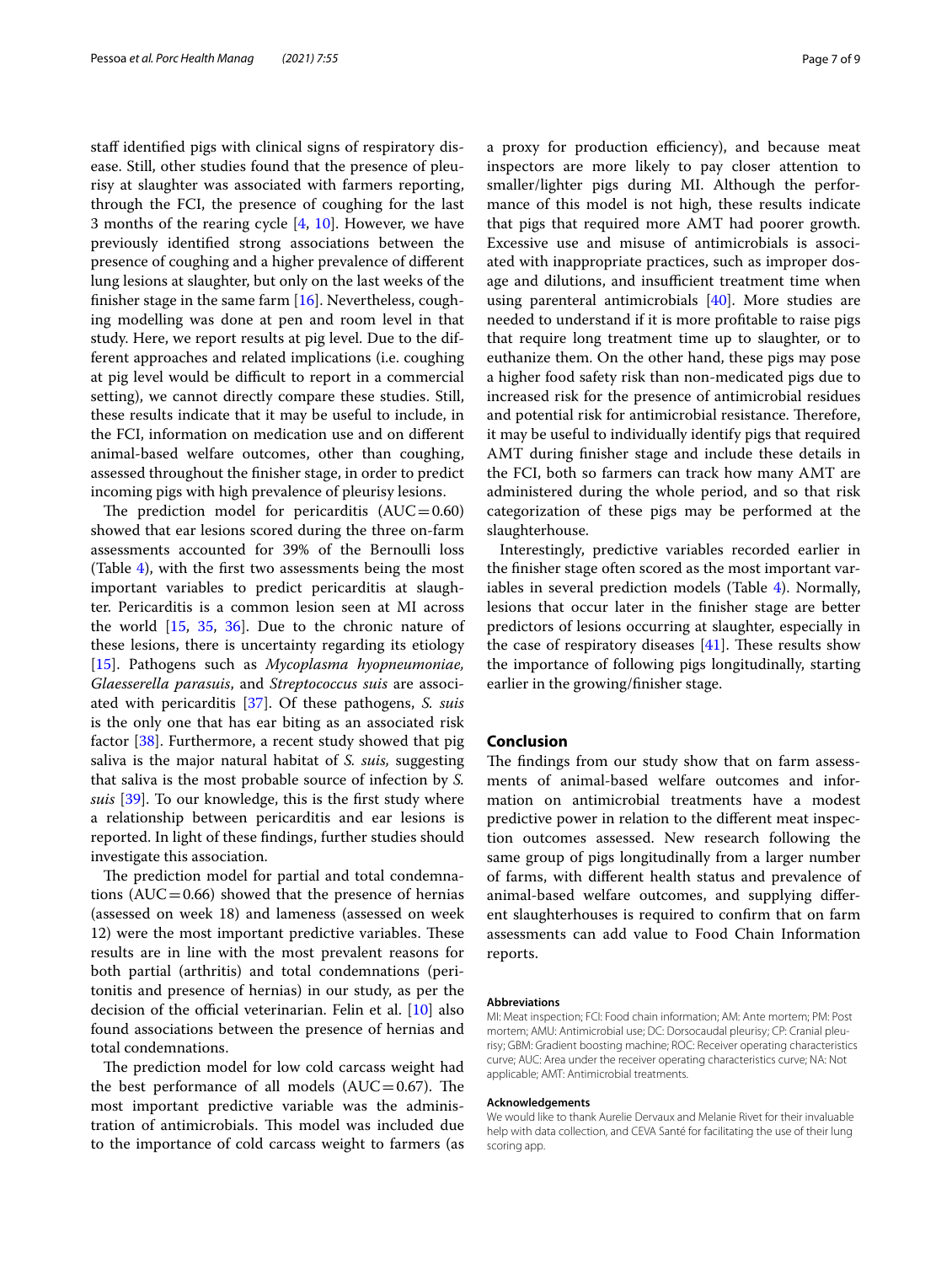#### **Authors' contributions**

JP: study design, data collection, curation, statistical analysis and interpretation; manuscript writing and reviewing. CM: manuscript reviewing, statistical analysis and interpretation. MRC: data collection and manuscript reviewing. EGM: data collection and manuscript reviewing. TN: manuscript reviewing. LB: study design, funding acquisition, data collection, manuscript reviewing and editing. All authors read and approved the fnal manuscript.

#### **Funding**

JP was supported by the Teagasc Walsh Scholarship fund. We acknowledge fnancial support from Meat Industry Ireland and the Irish Farmer's Association for the technical assistance provided by Oliver Clear.

#### **Availability of data and materials**

The datasets used and/or analyzed during the current study are available from the corresponding author on reasonable request.

#### **Declarations**

#### **Ethics approval and consent to participate**

The farmer participating in this study gave individual signed consent to the use of the data collected on farm and at slaughter.

#### **Consent for publication**

Not applicable.

#### **Competing interests**

The authors declare that they have no competing interests.

#### **Author details**

<sup>1</sup> Pig Development Department, Teagasc Animal and Grassland Research and Innovation Centre, Moorepark, Ireland. <sup>2</sup> Section of Herd Health and Animal Husbandry, School of Veterinary Medicine, University College Dublin, Belfield, Ireland. <sup>3</sup>M3-BIORES-Measure, Model and Manage Bioresponses, KU Leuven, Leuven, Belgium. <sup>4</sup>Epidemiology Research Unit, Department of Veterinary and Animal Science, Northern Faculty, Scotland's Rural College (SRUC), Inverness, Scotland.

# Received: 1 August 2021 Accepted: 27 September 2021

#### **References**

- <span id="page-7-0"></span>Stärk KDC, Alonso S, Dadios N, Dupuy C, Ellerbroek L, Georgiev M, et al. Strengths and weaknesses of meat inspection as a contribution to animal health and welfare surveillance. Food Control. 2014;39(1):154–62. [https://doi.org/10.1016/j.foodcont.2013.11.009.](https://doi.org/10.1016/j.foodcont.2013.11.009)
- <span id="page-7-1"></span>2. European Council. Regulation (EC) No. 854/2004 of the European Parliament and of the Council of 29 April 2004 laying down specifc rules for the organisation of official controls on products of animal origin intended for human consumption. 2004.
- <span id="page-7-2"></span>3. Buncic S, Alban L, Blagojevic B. From traditional meat inspection to development of meat safety assurance programs in pig abattoirs—The European situation. Food Control. 2019;106:106705.
- <span id="page-7-3"></span>4. Felin E, Hälli O, Heinonen M, Jukola E, Fredriksson-Ahomaa M. Assessment of the feasibility of serological monitoring and on-farm information about health status for the future meat inspection of fattening pigs. Prev Vet Med. 2018;2019(162):76–82.
- <span id="page-7-4"></span>5. Laukkanen-Ninios R, Rahkila R, Oivanen L, Wirta ER, Fredriksson-Ahomaa M. Views of veterinarians and meat inspectors concerning the practical application of visual meat inspection on domestic pigs in Finland. J fur Verbraucherschutz und Leb. 2020;15(1):5–14. [https://doi.](https://doi.org/10.1007/s00003-019-01265-x) [org/10.1007/s00003-019-01265-x.](https://doi.org/10.1007/s00003-019-01265-x)
- <span id="page-7-5"></span>6. EFSA. Scientifc Opinion on the public health hazards to be covered by inspection of meat (swine). EFSA J. 2011. [https://doi.org/10.2903/j.efsa.](https://doi.org/10.2903/j.efsa.2011.2351) [2011.2351](https://doi.org/10.2903/j.efsa.2011.2351)
- 7. Delhalle L, De Sadeleer L, Bollaerts K, Farnir F, Saegerman C, Korsak N, et al. Risk Factors for Salmonella and Hygiene Indicators in the 10 Largest Belgian Pig Slaughterhouses. J Food Prot. 2008;1(71):1320–9.
- 8. Nesbakken T, Eckner K, Høidal HK, Røtterud O-J. Occurrence of *Yersinia enterocolitica* and *Campylobacter* spp. in slaughter pigs and consequences for meat inspection, slaughtering, and dressing procedures. Int J Food Microbiol. 2003;80(3):231–40.
- <span id="page-7-6"></span>9. Pointon AM, Hamilton D, Kolega V, Hathaway S. Risk assessment of organoleptic postmortem inspection procedures for pigs. Vet Rec. 2000;146(5):124–31.
- <span id="page-7-7"></span>10. Felin E, Jukola E, Raulo S, Heinonen J, Fredriksson-Ahomaa M. Current food chain information provides insufficient information for modern meat inspection of pigs. Prev Vet Med. 2016;127:113–20.
- <span id="page-7-8"></span>11. van Wagenberg CPA, Backus GBC, van der Vorst JGAJ, Urlings BAP. Usefulness of food chain information provided by Dutch fnishing pig producers to control antibiotic residues in pork. Prev Vet Med. 2012;107(1–2):142–5. <https://doi.org/10.1016/j.prevetmed.2012.05.005>.
- 12. Quality Welfare. Welfare Quality ® Assessment protocol for pigs. Welf Qual Assess Protoc Pigs. 2009;1–123.
- <span id="page-7-9"></span>13. Dalmau A. Health and Welfare Management of Pigs Based on Slaughter Line Records. J Dairy Vet Anim Res. 2014;1(3):73–8.
- <span id="page-7-10"></span>14. Van Staaveren N, Doyle B, Manzanilla EG, Calderón Díaz JA, Hanlon A, Boyle LA. Validation of carcass lesions as indicators for on-farm health and welfare of pigs. J Anim Sci. 2017;95(4):1528–36.
- <span id="page-7-11"></span>15. Rodrigues da Costa M, Fitzgerald RM, Manzanilla EG, O'Shea H, Moriarty J, McElroy MC, et al. A cross-sectional survey on respiratory disease in a cohort of Irish pig farms. Ir Vet J. 2020;73(1):1–10.
- <span id="page-7-12"></span>16. Pessoa J, Rodrigues da Costa M, García Manzanilla E, Norton T, McAloon C, Boyle L. Managing respiratory disease in fnisher pigs: Combining quantitative assessments of clinical signs and the prevalence of lung lesions at slaughter. Prev Vet Med. 2021;186:105208. [https://doi.org/10.](https://doi.org/10.1016/j.prevetmed.2020.105208) [1016/j.prevetmed.2020.105208.](https://doi.org/10.1016/j.prevetmed.2020.105208)
- <span id="page-7-13"></span>17. Teagasc. National Pig Herd Performance Report 2018. [Internet]. 2019 [cited 2021 May 10]. Available from: [https://www.teagasc.ie/publicatio](https://www.teagasc.ie/publications/2019/national-pig-herd-performance-report-2018.php) [ns/2019/national-pig-herd-performance-report-2018.php](https://www.teagasc.ie/publications/2019/national-pig-herd-performance-report-2018.php)
- <span id="page-7-18"></span>18. van Staaveren N, Calderón Díaz JA, Manzanilla EG, Hanlon A, Boyle L. Prevalence of health and welfare issues in the weaner and fnisher stages on 31 pig farms. Ir Vet J. 2018;71:9. [https://doi.org/10.1186/](https://doi.org/10.1186/s13620-018-0121-5) [s13620-018-0121-5.](https://doi.org/10.1186/s13620-018-0121-5)
- <span id="page-7-17"></span>19. Straw B, Bates R, May G. Anatomical abnormalities in a group of fnishing pigs: prevalence and pig performance. J Swine Heal Prod. 2009;17(1):28–31.
- 20. Madec F, Derrien M. Fréquence, intensité et localisation des lésions pulmonaires chez le porc charcutier: Résultats d'une premiére série d'observations en abattoir. In: Journées de la Recherche Porcine en France. 1981. p. 231–6.
- <span id="page-7-14"></span>21. Dottori M, Nigrelli AD, Merialdi G, Gozio S, Bonilauri P, Cominotti. F. Proposta di un nuovo sistema di punteggiatura delle pleuriti suine in sede di macellazione. La griglia S.P.E.S. (Slaughterhouse Pleuritis Evaluation System). Large Anim Rev. 2007;13:161–5.
- <span id="page-7-15"></span>22. Witten IH, Frank E, Hall M a. Data Mining: Practical Machine Learning Tools and Techniques [Internet]. 3rd ed. Elsevier; 2011. Available from: [http://books.google.com/books?id](http://books.google.com/books?id=bDtLM8CODsQC&pgis=1)=bDtLM8CODsQC&pgis=1
- <span id="page-7-16"></span>23. Ridgeway G. gbm: generalized boosted regression models. 2010.
- 24. Greiner M, Pfeifer D, Smith RD. Principles and practical application of the receiver-operating characteristic analysis for diagnostic tests. Prev Vet Med. 2000;45(4):23–41.
- <span id="page-7-19"></span>25. Harley S, More S, Boyle L, Connell NO, Hanlon A. Good animal welfare makes economic sense: potential of pig abattoir meat inspection as a welfare surveillance tool. Ir Vet J. 2012;65(1):11. [https://doi.org/10.](https://doi.org/10.1186/2046-0481-65-11) [1186/2046-0481-65-11.](https://doi.org/10.1186/2046-0481-65-11)
- <span id="page-7-20"></span>26. Teixeira DL, Salazar LC, Enriquez-Hidalgo D, Boyle LA. Assessment of Animal-Based Pig Welfare Outcomes on Farm and at the Abattoir: A Case Study. Front Vet Sci. 2020;7(October):6–11.
- <span id="page-7-21"></span>27. Maisano AM, Luini M, Vitale N, Rota Nodari S, Scali F, Alborali GL, et al. Animal-based measures on fattening heavy pigs at the slaughterhouse and the association with animal welfare at the farm level: a preliminary study. Animal. 2020;14(1):108–18. [https://doi.org/10.1017/S175173111](https://doi.org/10.1017/S1751731119001320) [9001320](https://doi.org/10.1017/S1751731119001320).
- <span id="page-7-22"></span>28. Petersen HH, Nielsen EO, Hassing AG, Ersbøll AK, Nielsen JP. Prevalence of clinical signs of disease in Danish fnisher pigs. Vet Rec. 2008;162(12):377–82.